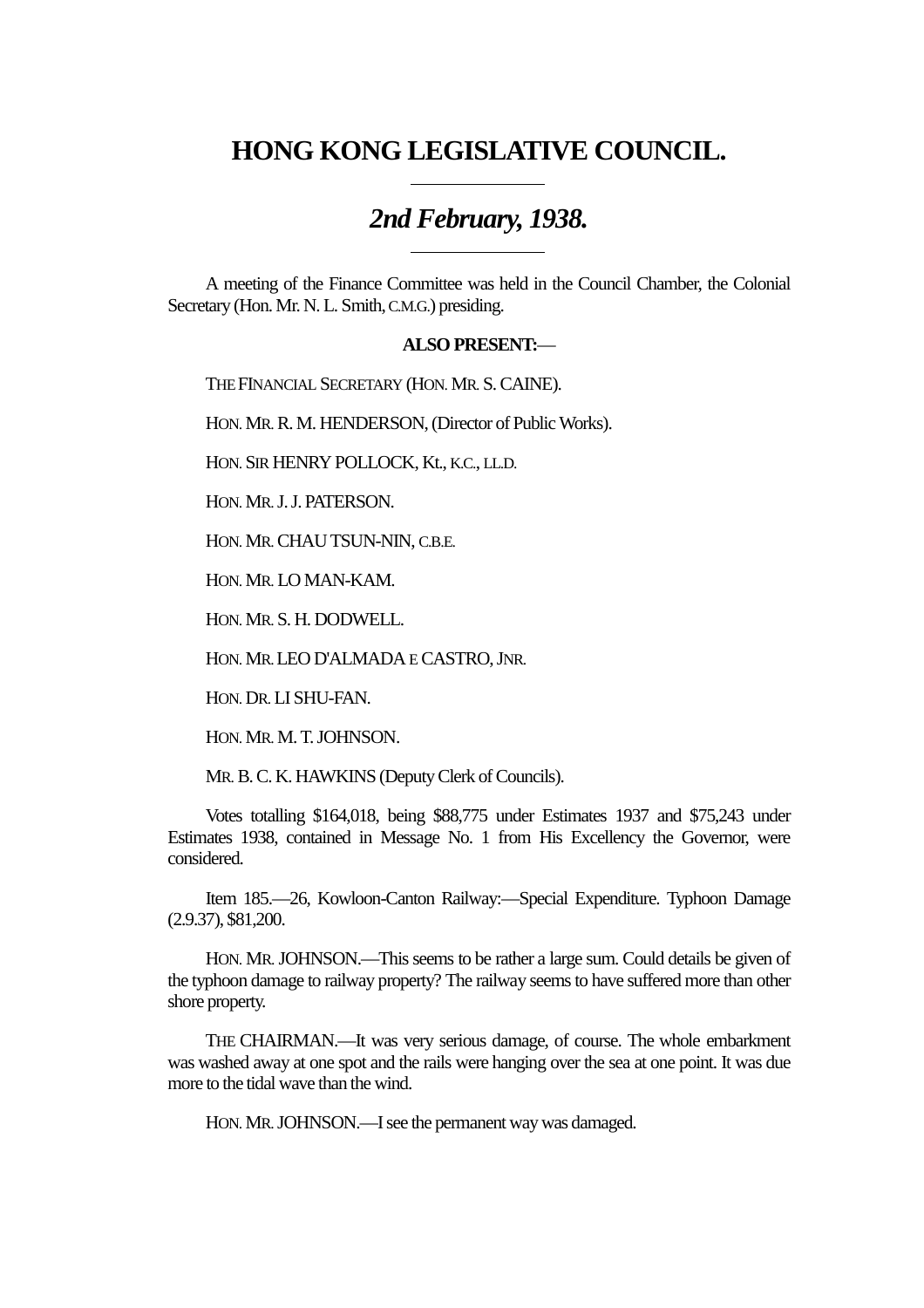HON. MR. PATERSON.—Some of the track is being fixed with concrete to make it more permanent.

THE CHAIRMAN.—The original estimate was \$80,000. This is the actual cost.

HON. SIR HENRY POLLOCK.—Is this the only vote we have taken for repairs to the railway for typhoon damage?

THE CHAIRMAN.—Yes. We could get more details and circulate them to the Finance Committee.

HON. SIR HENRY POLLOCK.—I would like to have more details.

Item 1.—10, *B*.—Air Services:—Special Expenditure. Control Launch for Kai Tak Air Port, \$3,500.

HON. MR. JOHNSON.—It seems odd, Sir, that after all the experience which has already been gained with high speed launches it should be necessary to spend \$3,500 on testing the design.

THE CHAIRMAN.—This was debated for a long time in Committee, and gone into very fully. If we were ordering a launch from Home we could quite easily specify a certain scheme, but the idea is to build one locally and we have not the necessary information in Hong Kong without these experiments.

HON. SIR HENRY POLLOCK.—But is it a special patented design?

HON. MR. PATERSON.—No, you send your design to the National Physical Laboratory, Teddington, and they tell you what is wrong with it. They are marvellous people and they do a lot of extremely technical work for very little, I think. They do a lot of work for my firm.

HON. SIR HENRY POLLOCK.—In Mr. Paterson's opinion is it worth the money?

HON. MR. PATERSON.—Yes.

HON. MR. JOHNSON.—So it is really a saving?

HON. MR. PATERSON.—Yes, it prevents one getting mis-fits—a sort of Kau Sing in miniature.

HON. SIR HENRY POLLOCK.—What is the estimated cost of this super launch?

THE FINANCIAL SECRETARY.—The cost with the present design is estimated at \$65,000, and it is estimated that there will be a saving of about \$20,000 by having it built here rather than in England. This \$3,500 is necessary to obtain information on which local construction could be made and it is, therefore, expected to be an economy.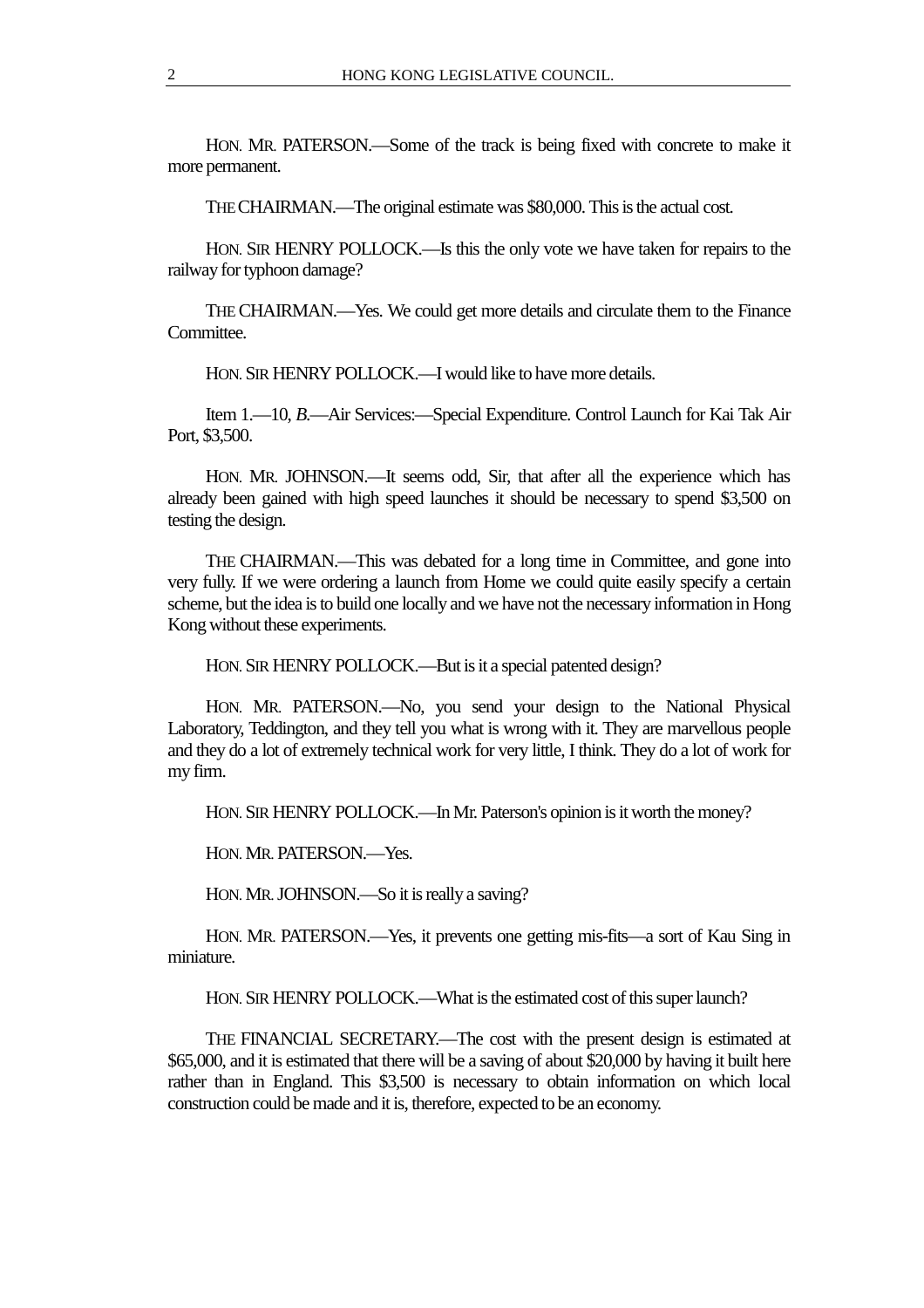Item 2.—10, *B*.—Air Service:—Special Expenditure. Construction of Marine Terminal, \$9,000.

HON. SIR HENRY POLLOCK.—What is the estimated cost of a permanent building? Why cannot we get it done now instead of having a temporary building?

THE DIRECTOR OF PUBLIC WORKS.—It was a temporary building before. The estimated cost of a permanent building was mentioned in the files.

THE FINANCIAL SECRETARY.—The temporary building will lastfive or six years. I don't think your Department is prepared to go beyond that.

THE CHAIRMAN.—A big administration building is not contemplated for a considerable time.

THE FINANCIAL SECRETARY.—That would cost several lakhs.

THE DIRECTOR OF PUBLIC WORKS.—Ideas are spreading so far as airports are concerned and it might easily cost several lakhs.

HON. MR. PATERSON.—It might be better to get it built as soon as possible.

HON. MR. JOHNSON.—Do the air companies pay for the use of the port?

THE CHAIRMAN.—Yes.

HON. SIR HENRY POLLOCK.—What sort of functions does this temporary building perform?

THE CHAIRMAN.—It is for luggage, mails, tickets, etc. It islike a railway station for the air.

THE DIRECTOR OF PUBLIC WORKS.—There were several rooms on either side of the hangar that were intended for that use, but theywere taken over very quickly as offices in connection with the hangar.

Item 7.—10, *A*.—Harbour Department:—Special Expenditure: Hire of Tugs for Lighthouse Reliefs, \$35,000.

HON. SIR HENRY POLLOCK.—The cost of \$1,000 for each round trip is very big. Is there any explanation?

THE CHAIRMAN.—I cannot say off-hand. We started by hiring naval tugs, which were considerably more, and now we have got a contract for \$1,000 per round trip to Gap Rock.